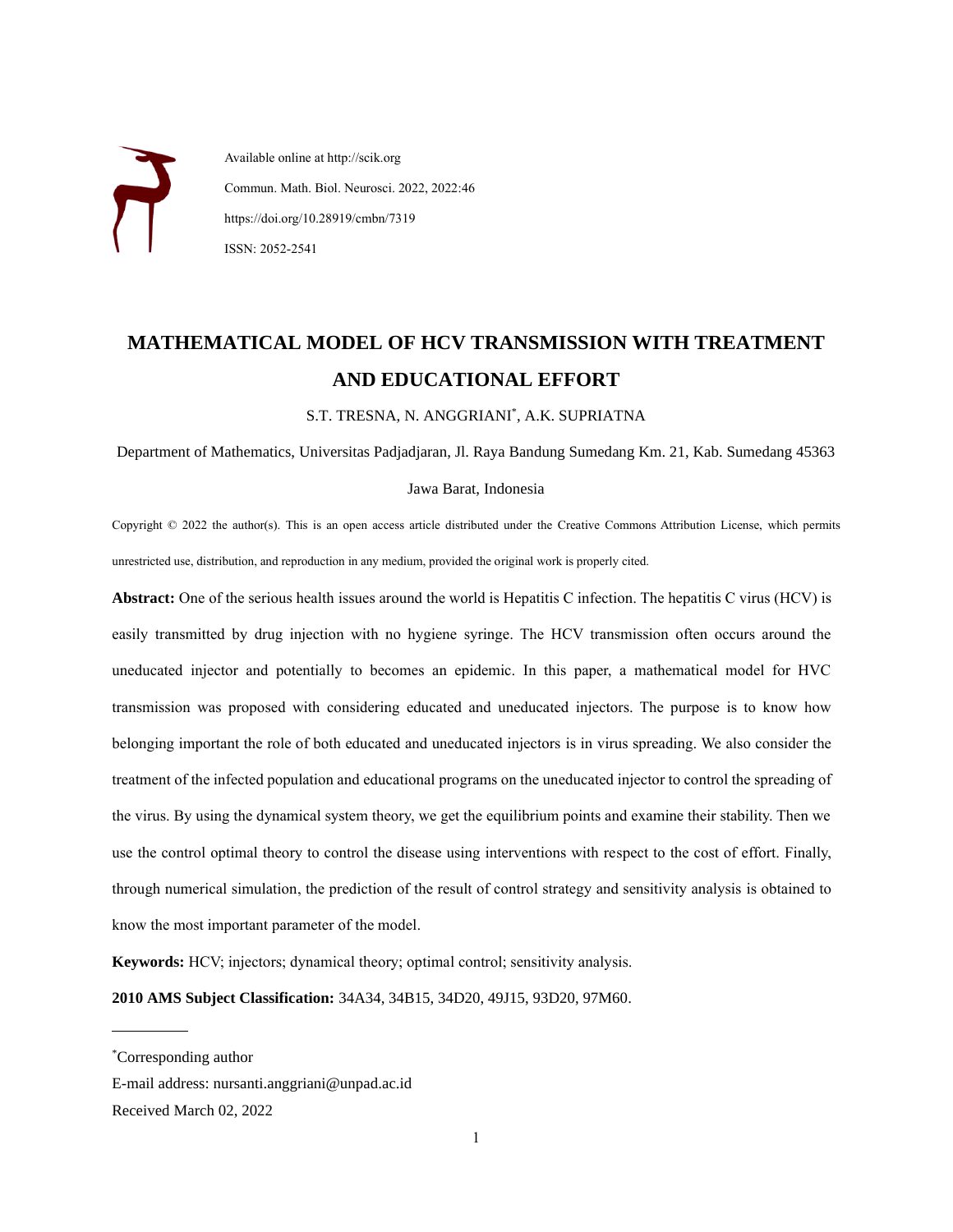### **1. INTRODUCTION**

Infectious diseases threaten human health and have the potential to become epidemics. One of the serious infectious diseases is hepatitis C which is inflammation of the liver caused by a virus named hepatitis C (HCV). HCV is an RNA virus belonging to the Flaviviridae family that duplicates in the hepatocyte cytoplasm, but it is not directly caused cytopathic effect [10]. The disease is easily infected through contact with contaminated blood. The virus infects about 170 million people worldwide, with 150 million of them potentially chronic infection [2]. In developing countries, the most infection caused by the reuse of needles and syringes for medical injections [14]. Individuals who are infected by the virus may be asymptomatic thus cause the disease more dangerous over time. Hepatitis C has the possibility of becoming an acute infection if it occurs for weeks or a few months and will be a chronic infection if it persists for a longer time [2]. In the chronic stage, HVC infection can attack the liver consistently, which causes cirrhosis and live cancer occasionally.

The HCV is potentially transmitted by the use of drug injection tools, blood transfusions by unchecked donors, unsafe medical injections, and other ways that allow contact with blood. Numerous evidence by developing countries indicates that the dominant source of new infection over the past decades is the drug injection [10]. HCV continues to cause a severe public health enemy. There is a need to understand how injection equipment dynamics play a role in HCV transmission [7]. Although the disease caused by HCV infection has the possibility to cure by some treatment, but it is ineffective to absolutely omit the virus and some infected who are suffering from chronic infection may suppose a liver transplant [2]. There are several interventions that can help to reduce the risk of virus infection, such as vaccination, controlling injectors, media campaign, etc. Vaccination is an effort with a vaccine to produce immunity against a disease, but it is not the only one intervention. The government can control the injectors by educating and enforcing the rules about injections. In addition, media campaigns may be carried out for the public to gain knowledge about infectious disease, hepatitis c, and its potential to become a pandemic. In this paper, we will emphasize how effectively controlling injectors reduces the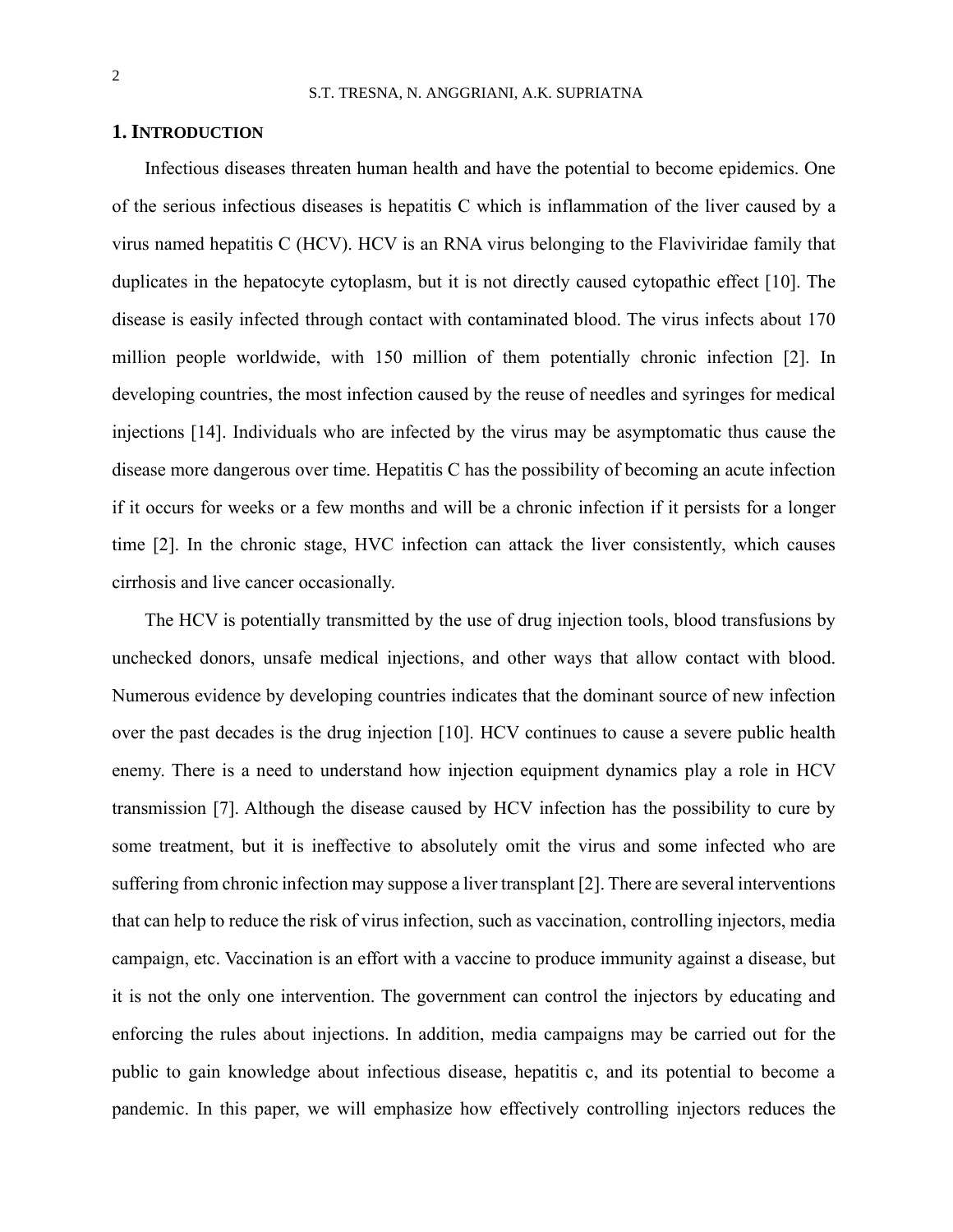potential outbreak caused by HVC infection.

Numerous mathematical models are developed for representing infectious disease mechanisms. Generally, a mathematical model that represents the HCV transmission notable as the SIR model. SIR model represents the Susceptible, Infected, and Recovered populations as compartments. Basically, it describes the path of the disease that spreads from infected person to susceptible person and how they recover. Then, the describe represented by a mathematical equation, usually as a differential equation system. The system will solve analytically to know the equilibrium points and their stability. Numerically is used to confirm the result of the analysis and to see the pattern of the spreading process dynamically based on the resulting graph. It is important to know the pattern of the disease spreading, the government can predict how dangerous it is by the time and make some policies to control it. Many research has done with various intervention on the spread of the hepatitis C disease. Anqi [9] developed a mathematical model for the dynamics of SIR model with both horizontal and vertical transmission, but not specifically to HCV infection. Miller [7] evolved a mathematical model of the HCV transmission as an indirectly transmission and investigated how the injection drug equipment affect the virus spreading. Some researchers investigate epidemic models which consider vaccination with waning immunity as an intervention [2] and hemodialysis affect [3].

Research showed that injection drug equipment play a crucial role in the spread of the virus [7]. Therefore, there needs to be an effort to control the injection activity by controlling injectors and enforce the law. Other than that, media campaign is needed to educate both injector and public about the dangers of indiscriminate injection. In this paper, we build a model of HCV infection with considering treatment and educational effort as interventions. We determine the equilibrium points and their stability. We also discuss basic reproduction number through next generation matrix to know possibility of the epidemics by the spread of the virus. Finally, the numerical solution has been shown to illustrate the spread of the virus dynamically.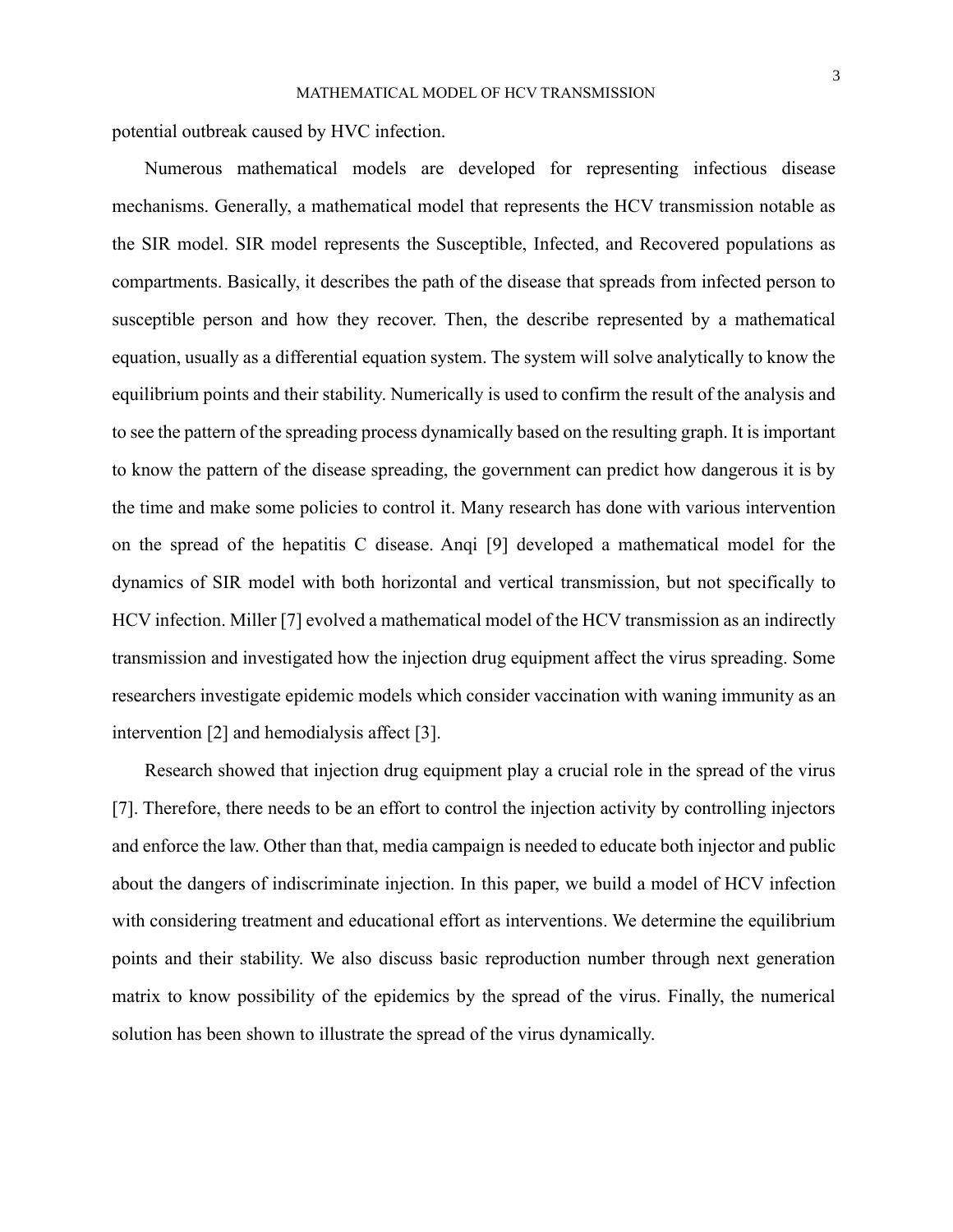## **2. MATERIALS AND METHODS**

In developing a mathematical model to describe the HCV transmission, there are several assumptions needed, which are:

- Susceptible population being infected if injected by uneducated injectors.
- Uneducated injectors have a role to spread the disease trough injection.
- Uneducated injector can be educated if get knowledge through educational program.
- Mortality risk of infected population is higher than the others.

The schematic diagram of the HCV transmission with injectors both educated and uneducated as in Figure 1, with the definition of parameters and variable used in Table 1.

| Variable /       | <b>Definition</b>                      | <b>Value</b>     |
|------------------|----------------------------------------|------------------|
| Parameter        |                                        |                  |
| $\mathcal{S}$    | Susceptible Population                 | 10               |
| $\boldsymbol{I}$ | <b>Infected Population</b>             | $\overline{4}$   |
| $\boldsymbol{R}$ | Recovered Population                   | $\boldsymbol{0}$ |
| U                | Uneducated Injector Population         | 3                |
| $\cal E$         | <b>Educated Injector Population</b>    | $\overline{2}$   |
| Λ                | Birthrate of Susceptible               | $\overline{2}$   |
| $\mu$            | <b>Mortality Rate</b>                  | 0.009            |
| $\mu_H$          | Mortality Rate Caused by HCV Infection | 0.035            |
| $\alpha$         | Infection Rate of Susceptible          | 0.072            |
| $\lambda_1$      | Uneducated Injectors Growth Rate       | $\overline{2}$   |
| $\lambda_2$      | <b>Educated Injectors Growth Rate</b>  | $\mathbf{1}$     |
| $\boldsymbol{r}$ | <b>Recovery Rate</b>                   | 0.082            |
| ζ                | <b>Treatment Rate</b>                  | 0.085            |
| $\eta$           | <b>Education Rate</b>                  | 0.0025           |
| γ                | <b>Injection Rate</b>                  | 0.4              |

# **TABLE 1.** Parameter value and initial condition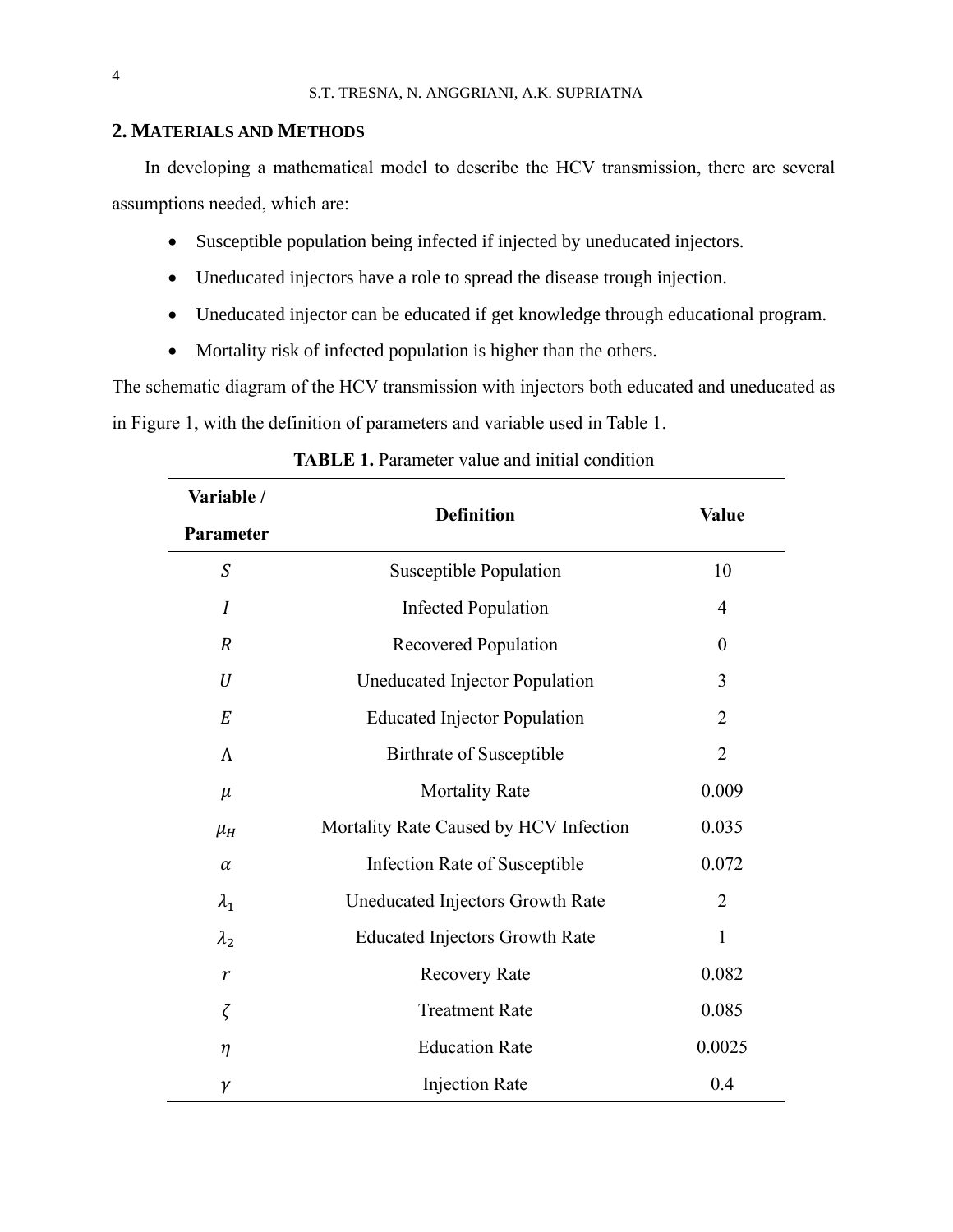

**Figure 1.** Schematic diagram of the HCV transmission with injectors both educated and uneducated

According to the schematic diagram in Figure 1, the mathematical model of the HCV transmission can be represented as follows:

$$
\frac{dS}{dt} = \Lambda - \mu S - \alpha \gamma \left(\frac{U}{U + E}\right) SI \tag{1}
$$

$$
\frac{dI}{dt} = \alpha \gamma \left(\frac{U}{U+E}\right) SI - \mu_H I - rI - \zeta I \tag{2}
$$

$$
\frac{dR}{dt} = \zeta I + rI - \mu R \tag{3}
$$

$$
\frac{dU}{dt} = \lambda_1 - \mu U - \eta U \tag{4}
$$

$$
\frac{dE}{dt} = \lambda_2 + \eta U - \mu E \tag{5}
$$

### **3. RESULTS AND DISCUSSIONS**

### 3.1 Equilibrium Point

Disease-free state is defined as the absence of disease infection in a system. To get the nonendemic equilibrium point, we set the infected be zero  $(I^* = 0)$ . Based on Model 1, a nonendemic point is obtained as follow:

$$
Eq_0 = \{S^*, I^*, R^*, U^*, E^*\} = \left\{\frac{\Lambda}{\mu}, 0, 0, \frac{\lambda_1}{\eta + \mu}, \frac{(\lambda_1 + \lambda_2)\eta + \mu\lambda_2}{\mu(\mu + \eta)}\right\}
$$
(6)

Endemic state is defined that the epidemic happened by the disease and exist if  $\Re_0 > 1$ . Based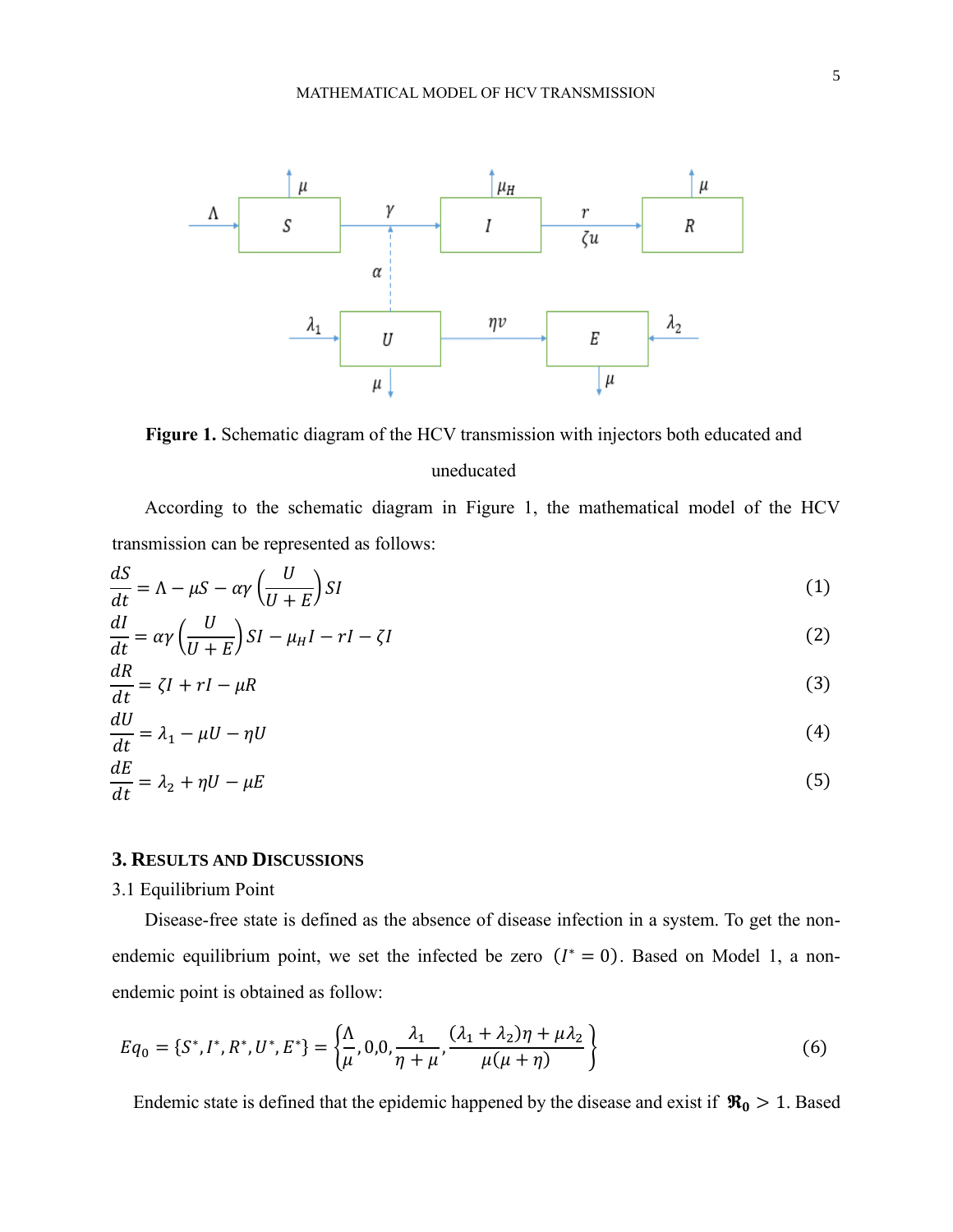on Model 1, an endemic equilibrium point is obtained follow:

$$
S^* = \frac{(\mu_H + r)(\lambda_1(\gamma \rho + c) + \lambda_2(\gamma \rho + c + \mu))}{\lambda_1 \alpha (1 - \gamma)\mu}
$$
\n(7)

$$
I^* = \frac{((\alpha \Lambda + r\rho + \rho \mu_H)\gamma + \mu r + \mu \mu_H - \alpha \Lambda)\lambda_1 + (\mu_H + r)(\gamma \rho + c + \mu)\lambda_2}{(\gamma - 1)(\mu_H + r)\alpha \lambda_1}
$$
(8)

$$
R^* = \frac{(((\gamma \rho + \mu)r + (\alpha \Lambda + \rho \mu_H)\gamma + \mu \mu_H - \alpha \Lambda)\lambda_1 + (\mu_H + r)(\gamma \rho + c + \mu)\lambda_2)r}{\mu(\gamma - 1)(\mu_H + r)\lambda_1 \alpha}
$$
(9)

$$
U^* = \frac{\lambda_1}{\gamma \rho + c + \mu} \tag{10}
$$
\n
$$
E^* = \frac{(\gamma \rho + c + \mu)\lambda_2 + \rho \gamma \lambda_1}{\gamma \rho + c + \mu} \tag{11}
$$

$$
E^* = \frac{(r\rho + c + \mu)x_2 + \rho\gamma x_1}{(\gamma\rho + c + \mu)\mu}
$$
\n(11)

# 3.2 Basic Reproduction Ratio

In epidemiology, basic reproduction ratio  $(\mathbf{R}_0)$  is a necessary thing to know [14]. It is important because by knowing the value we know how the potential epidemics of the disease. To get the basic reproduction ratio, we use the next generation matrix [14], with  $f$  as the new infection matrix and  $\nu$  as the change in compartment matrix (including decrease by death or immunity acquisition). The  $f$  and  $v$  matrix follow:

$$
f = \left[ \alpha \gamma \left( \frac{v}{v + E} \right) SI \right] \text{ dan } v = \left[ \mu_H I + rI + \zeta I \right]
$$

We look for F dan  $V^{-1}$  as the jacobian matrix of f and v, then determine the radius spectral (dominant eigenvalue) of  $FV^{-1}$  matrix at non-endemic equilibrium point. So we get:

$$
\mathbf{\mathfrak{R}}_0 = \frac{\gamma \Lambda \alpha \lambda_1}{(\lambda_1 + \lambda_2)(\eta + \mu)(\zeta + r + \mu_H)}
$$

# 3.3 Stability Analysis

Jacobian matrix for the model is

$$
J = \begin{bmatrix} -\mu - \frac{\alpha \gamma U I}{U + E} & -\frac{\alpha \gamma SU}{U + E} & 0 & -\frac{\alpha \gamma SI}{U + E} + \frac{\alpha \gamma SUI}{(U + E)^2} & \frac{\alpha \gamma SUI}{(U + E)^2} \\ \frac{\alpha \gamma U I}{U + E} & \frac{\alpha \gamma SU}{U + E} - \mu_H - r - \zeta & 0 & \frac{\alpha \gamma SI}{U + E} - \frac{\alpha \gamma SUI}{(U + E)^2} & -\frac{\alpha \gamma SUI}{(U + E)^2} \\ 0 & \zeta + r & -\mu & 0 & 0 \\ 0 & 0 & 0 & -\eta - \mu & 0 \\ 0 & 0 & 0 & \mu & -\mu \end{bmatrix}
$$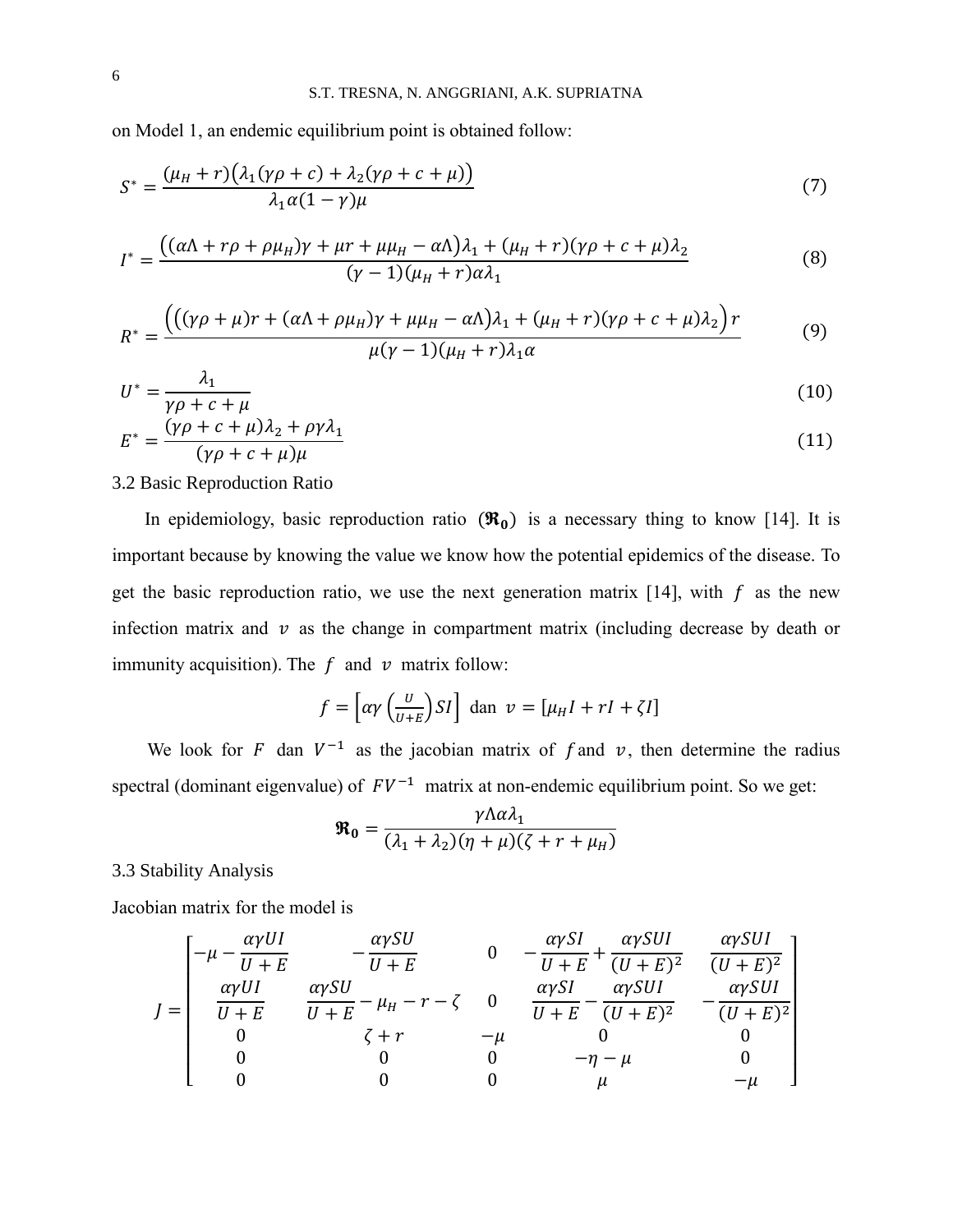The local stability of the non-endemic and endemic equilibrium points are given through the theorem as follow as:

### **Theorem 1**

The non-endemic equilibrium of the model is locally asymptotically stable if  $\mathcal{R}_0 < 1$ .

### **Proof**

By following [1], substitute the disease-free equilibrium point into the Jacobian matrix for nonendemic equilibrium points, so we get the following characteristic polynomial of  $J(Eq_0)$  is

$$
\frac{1}{(\eta+\mu)(\lambda_1+\lambda_2)}\Big((x+\mu)^3(x+\mu+\eta)\big((\lambda_1+\lambda_2)(\zeta+r+\mu_H+x)(\eta+\mu)-\Lambda\alpha\gamma\lambda_1\big)\Big)=0
$$

From the characteristic polynomial, the eigenvalues are obtained as follows :

$$
x_{1,2,3} = -\mu, x_4 = -(\mu + \eta)
$$

based on the eigenvalues, for  $x_1, x_2, x_3$ , and  $x_4$  are negative, so the model is stable, then  $x_5$ must be negative. By considering the characteristic polynomial, we get

$$
(\lambda_1 + \lambda_2)(\zeta u + r + \mu_H + x)(\eta v + \mu) - \Lambda \alpha \gamma \lambda_1 = 0
$$
  

$$
x = \frac{\Lambda \alpha \gamma \lambda_1}{(\lambda_1 + \lambda_2)(\mu + \eta)} - (\zeta + r + \mu_H) = \frac{\Lambda \alpha \gamma \lambda_1 - (\zeta + r + \mu_H)(\lambda_1 + \lambda_2)(\mu + \eta)}{(\lambda_1 + \lambda_2)(\mu + \eta)} < 0
$$
  

$$
\frac{(\Re_0 - 1)(\zeta + r + \mu_H)(\lambda_1 + \lambda_2)(\mu + \eta)}{(\lambda_1 + \lambda_2)(\mu + \eta)} < 0 \to (\Re_0 - 1)(\zeta + r + \mu_H) < 0
$$
  

$$
\Re_0 - 1 < 0 \to \Re_0 < 1
$$

it can be seen that  $\Re_0 < 1$ . This completes the proof.

### **Theorem 2**

The endemic equilibrium point of the model is locally asymptotically stable if  $\mathcal{R}_0 > 1$ .

#### **Proof**

Since we have a basic reproduction ratio, we get the new form equilibrium point for  $S^*$  and  $I^*$ which

$$
Eq_1 = \{S^*, I^*, R^*, U^*, E^*\} = \left\{\frac{1}{\mathbf{R}_0} \frac{\Lambda}{\mu}, \frac{(\mathbf{R}_0 - 1)(\eta + \mu)(\lambda_1 + \lambda_2)}{\alpha \gamma \lambda_1}, R^*, U^*, E^*\right\}
$$

Substitute endemic equilibrium into the Jacobian matrix, so we get the following characteristic polynomial of  $J(E_1)$  is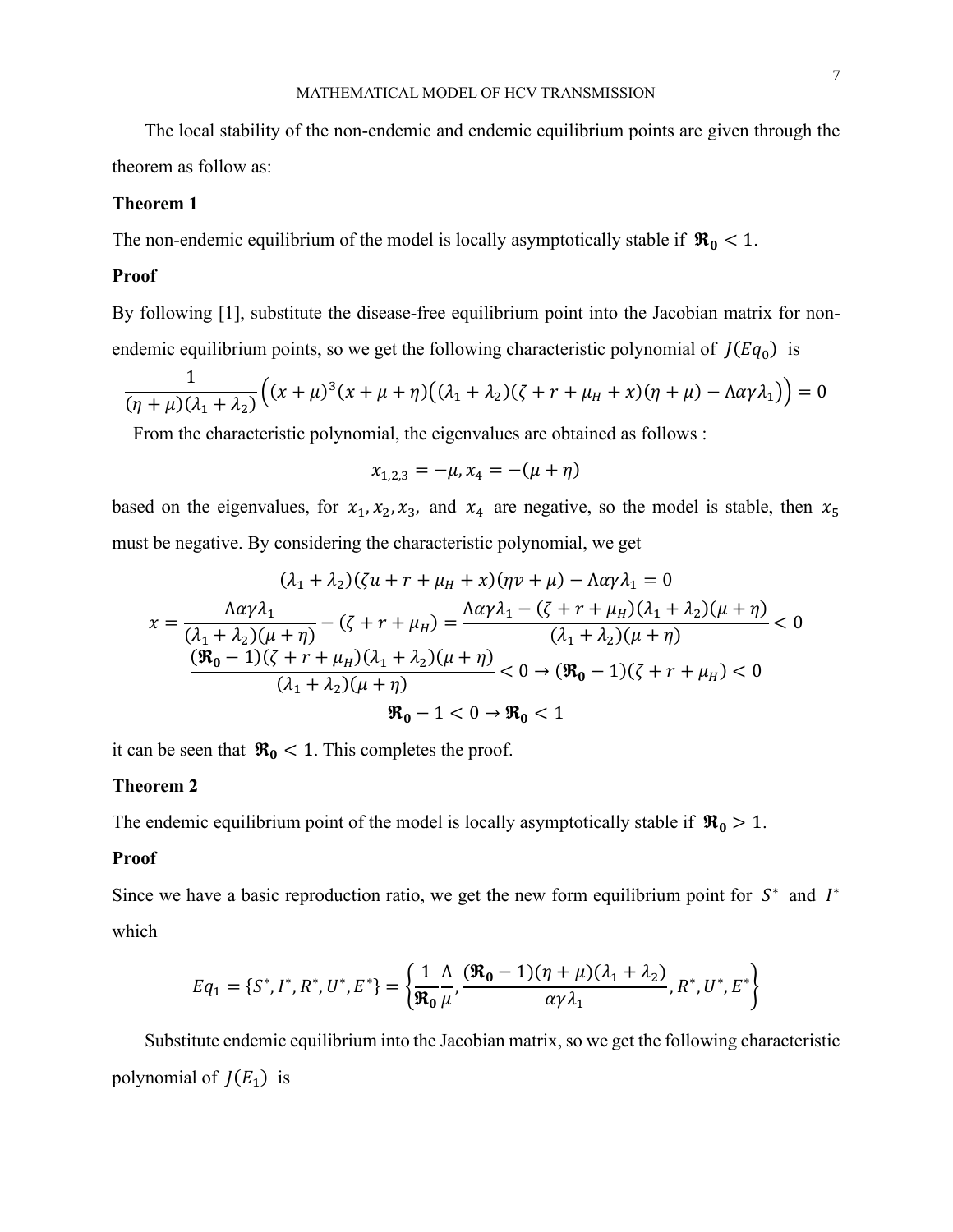$$
\frac{1}{\Re_0(\eta+\mu)(\lambda_1+\lambda_2)} \left( (x+\mu)^2 (x+\mu+\eta) \left( \frac{\Lambda \alpha \gamma \lambda_1}{\zeta+r+\mu_H} x^2 + \left( \frac{\mu \Lambda \alpha \gamma \lambda_1}{(\zeta+r+\mu_H)} \Re_0 \right) x + (\Re_0 - 1) \mu \Lambda \alpha \gamma \lambda_1 \right) \right) = 0
$$

From the characteristic polynomial, the eigenvalues are obtained as follows:

$$
x_{1,2} = -\mu, x_3 = -\mu - \eta
$$

Based on the eigenvalues for  $x_1, x_2$ , and  $x_3$  are negative, so the model is stable, then  $x_4$  and  $x_5$  must be negative. By considering the characteristic polynomial, we get

$$
a_1 = \frac{\Lambda \alpha \gamma \lambda_1}{\zeta + r + \mu_H} > 0
$$
  
\n
$$
a_2 = \frac{\mu \Lambda \alpha \gamma \lambda_1}{(\zeta + r + \mu_H)} \mathbf{R}_0 > 0
$$
  
\n
$$
a_3 = (\mathbf{R}_0 - 1)\mu \Lambda \alpha \gamma \lambda_1 > 0 \to \mathbf{R}_0 - 1 > 0 \to \mathbf{R}_0 > 1
$$

It can be seen that  $\Re_0 > 1$ . This completes the proof.

### 3.4 Problem of Optimal Control

In an effort to control the disease spreads, our aim is to minimize the total of infected population and uneducated injector population, so that the uneducated injector population who has the potential to spread the disease is reduced. To minimize the total of infected and uneducated injector population and optimize the treatment and education used with regard to the control cost. We will remodel the system (1)-(5) with adding control parameters  $u$  and  $v$ , then we get

$$
\frac{dS}{dt} = \Lambda - \mu S - \alpha \gamma \left(\frac{U}{U + E}\right) SI
$$
\n(12)

$$
\frac{dI}{dt} = \alpha \gamma \left(\frac{U}{U+E}\right) SI - \mu_H I - rI - u\zeta I
$$
\n(13)

$$
\frac{dR}{dt} = u\zeta I + rI - \mu R\tag{14}
$$

$$
\frac{dU}{dt} = \lambda_1 - \mu U - \eta v U \tag{15}
$$

$$
\frac{dE}{dt} = \lambda_2 + \eta v U - \mu E \tag{16}
$$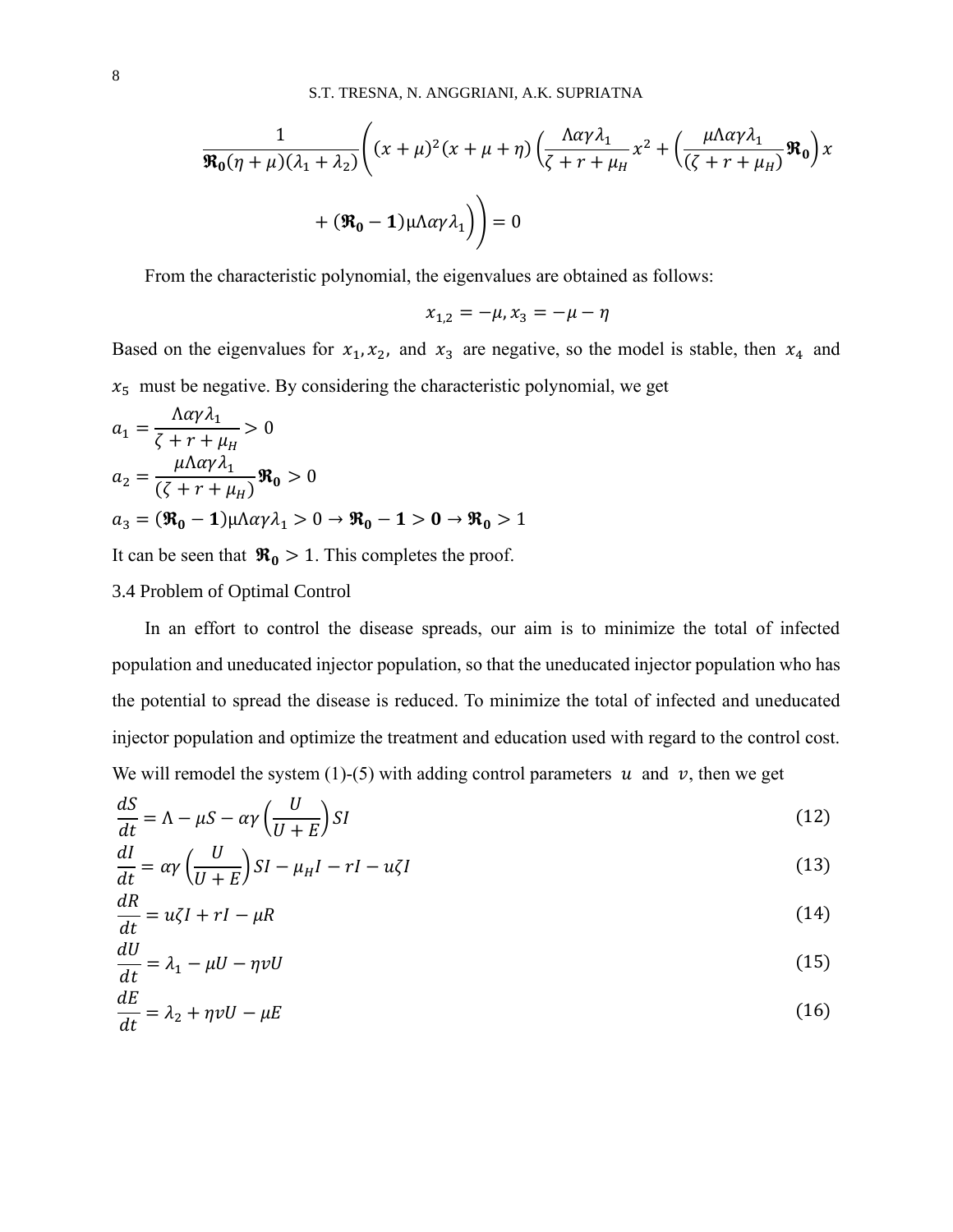We will look for the treatment and education effort with the objective function as follow:

$$
J^*(u, v) = \min \int_{0}^{tf} [Al + BU + Cu^2 + Dv^2] dt
$$
 (17)

Parameters  $A, B, C$ , and  $D$  defines the weight of infected population, uneducated injector, treatment cost, and education cost in the performance index that satisfies  $A, B, C, D \ge 0$ . We solve the optimal control model through the Pontryagin Maximum Principle the control  $u$  and  $v$  with

 $(C()$ 

the variable state 
$$
y(t) = \begin{vmatrix} S(t) \\ I(t) \\ R(t) \\ U(t) \\ E(t) \end{vmatrix}
$$
 and the constraint:  
\n
$$
\frac{dS}{dt} = \Lambda - \mu S - \alpha \gamma \left( \frac{U}{U + E} \right) S I
$$
\n
$$
\frac{dI}{dt} = \alpha \gamma \left( \frac{U}{U + E} \right) S I - \mu_H I - r I - u \zeta I
$$
\n
$$
\frac{dR}{dt} = u \zeta I + r I - \mu R
$$
\n
$$
\frac{dU}{dt} = \lambda_1 - \mu U - v \eta U
$$
\n
$$
\frac{dE}{dt} = \lambda_2 + v \eta U - \mu E
$$
\n(18)

The system must satisfy the condition:  $0 < t < t_f$ ,  $0 \le u(t) \le Up$ ,  $0 \le v(t) \le$  $Vp, S(t), I(t), R(t), U(t), E(t) \ge 0$ , where  $Up$  and  $Vp$  is the upper limit of control. Remind that the control  $u$  and  $v$  represent the percentage of the control we can do. This value describes the maximum effort in managing the control and then it is determined  $u = 1$  and  $v = 1$ . We create the function of Hamiltonian as  $H = f(y, u, v, t) + \lambda' g(y, u, v, t)$ , which equal to

$$
H = AI + BU + Cu2 + Dv2 + \beta_1 \left[ \Lambda - \mu S - \alpha \gamma \left( \frac{U}{U+E} \right) SI \right] + \beta_2 \left[ \alpha \gamma \left( \frac{U}{U+E} \right) SI - \mu_H I - rI - u\zeta I \right] + \beta_3 [u\zeta I + rI - \mu R] + \beta_4 [\lambda_1 - \mu U - v\eta U] + \beta_5 [\lambda_2 + v\eta U - \mu E]
$$

where  $\beta_1(t), \beta_2(t), \beta_3(t), \beta_4(t)$  and  $\beta_5(t)$  are the Lagrange multiplier of the problem of optimization or mostly known as the co-state variables in optimal control theory. The necessary conditions than an optimal control is noted, it should satisfies the Pontryagin Maximum Principle as follow: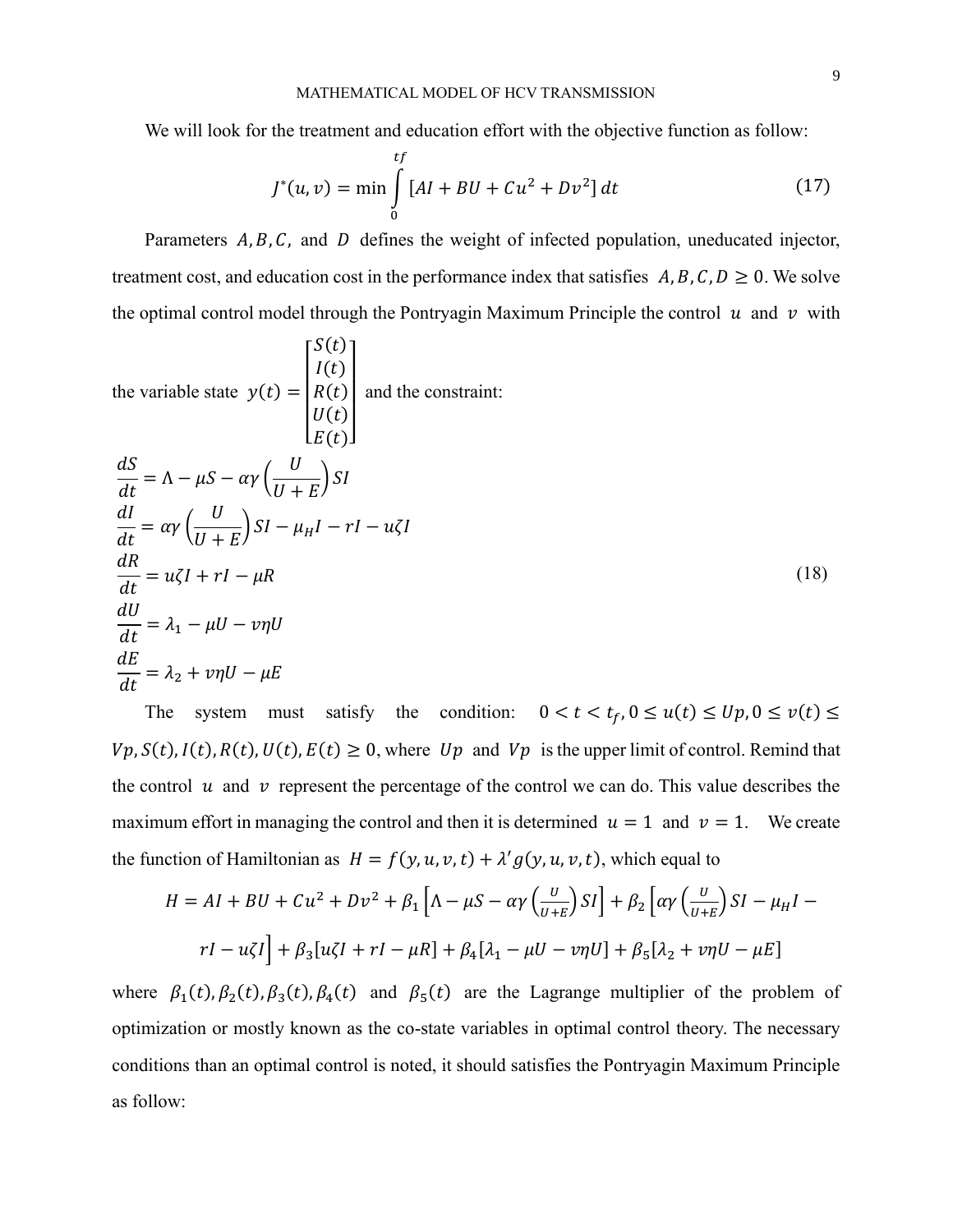- State equations for this model rewrite with the condition  $S(t) \ge 0, I(t) \ge 0, R(t) \ge 0, U(t) \ge 0, E(t) \ge 0$
- Co-state equation

$$
\begin{aligned}\n\dot{\beta}_1 &= -\beta_1(t) \left( -\alpha \gamma \left( \frac{U(t)}{U(t) + E(t)} \right) I(t) - \mu \right) - \beta_2(t) \left( \alpha \gamma \left( \frac{U(t)}{U(t) + E(t)} \right) I(t) \right) \\
\dot{\beta}_2 &= -A - \beta_1(t) \left( -\alpha \gamma \left( \frac{U(t)}{U(t) + E(t)} \right) S(t) \right) - \beta_2(t) \left( \alpha \gamma \left( \frac{U(t)}{U(t) + E(t)} \right) S(t) - \mu_H - r - \right. \\
\left\langle U(t) \right\rangle - \beta_3(t) \left( r + \zeta u(t) \right) \\
\dot{\beta}_3 &= -\beta_3(t) (-\mu) \\
\dot{\beta}_4 &= -B - \beta_1(t) \left( -\alpha \gamma \left( \frac{E(t)}{\left( U(t) + E(t) \right)^2} \right) S(t) I(t) \right) - \\
\beta_2(t) \left( -\alpha \gamma \left( \frac{E(t)}{\left( U(t) + E(t) \right)^2} \right) S(t) I(t) \right) - \beta_4(t) (\mu - \eta v(t)) - \beta_5(t) (\eta v(t)) \\
\dot{\beta}_5 &= -\beta_5(t) (-\mu)\n\end{aligned}
$$

• Stationer condition  $\frac{\partial H}{\partial u} = 0$  and  $\frac{\partial H}{\partial v} = 0$ , with respect that  $0 \le u, v \le 1$  then we get

$$
u^* = \min\left\{\max\left[0, \frac{1}{2}\left(\frac{\beta_2(t)\zeta I(t) - \beta_3(t)\zeta I(t)}{C}\right)\right], 1\right\}
$$

$$
v^* = \min\left\{\max\left[0, \frac{1}{2}\left(\frac{\beta_4(t)\eta U(t) - \beta_5(t)\eta U(t)}{D}\right)\right], 1\right\}
$$

because  $\frac{\partial^2 H}{\partial u^2} = 2C > 0$  and  $\frac{\partial^2 H}{\partial v^2}$  $\frac{\partial u}{\partial v^2} = 2D > 0$  satisfies the minimization problem of the optimal control with  $u^*$  and  $v^*$  as the optimal control of the system.

# 3.5 Numerical Simulations

In this section, we show some simulations of the model. To know how the probability of the spread happens dynamically, we need to use values sample in Table 1 with some parameter determined hypothetically.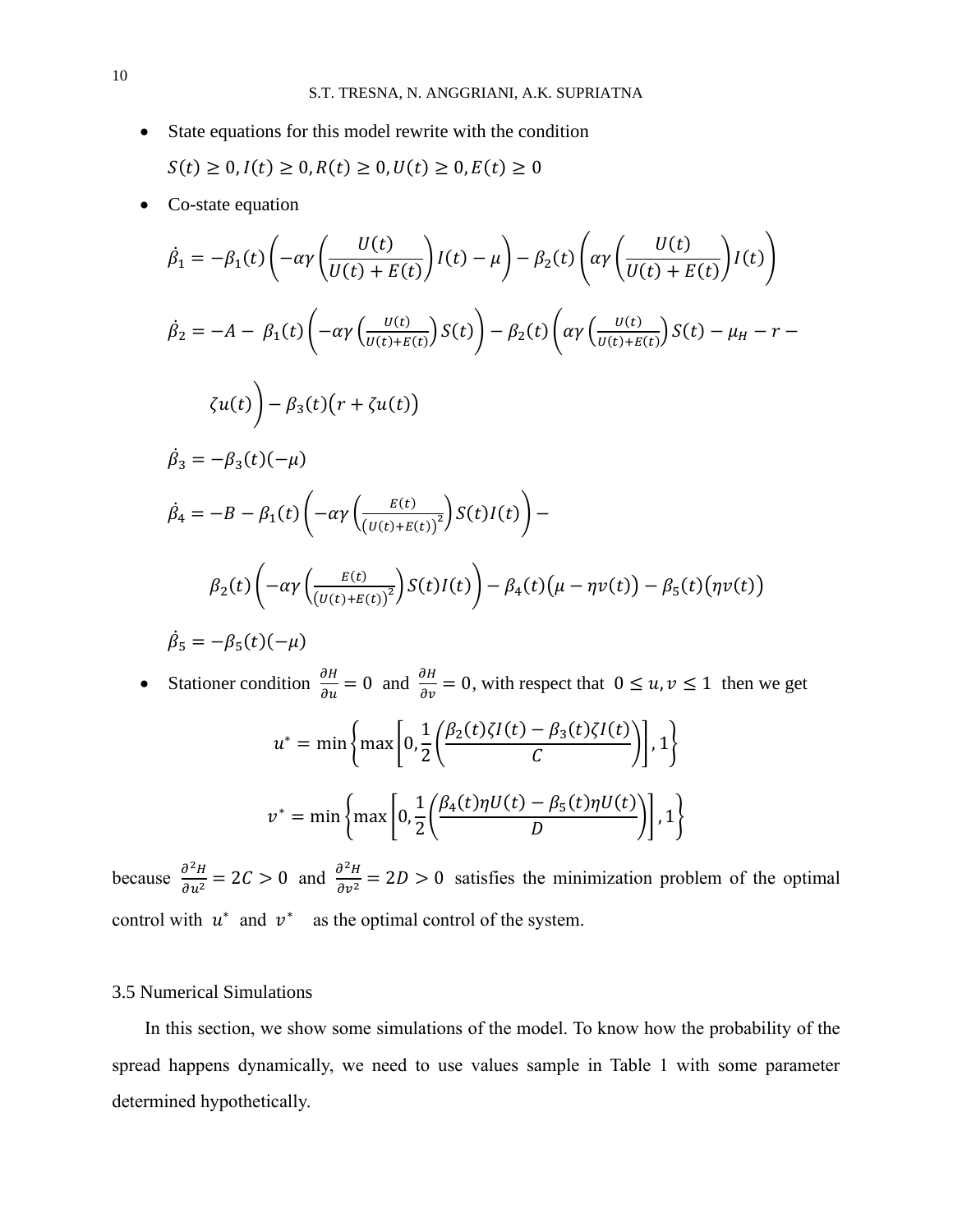Firstly, we discuss the population dynamics for all compartments showed in Figure 2.



**Figure 2**. Dynamical population of the system without treatment and educational effort

# 3.5.1 Impact of Education Effort

Then some scenarios will be used up to control the spread of the disease with considering the educational effort. The different of each scenarios is represented by the difference value of parameter  $\eta$ , we use three value for it to see how the parameter impacts the system behavior.



**Figure 3.** The impact of education on the compartment  $I$  and  $U$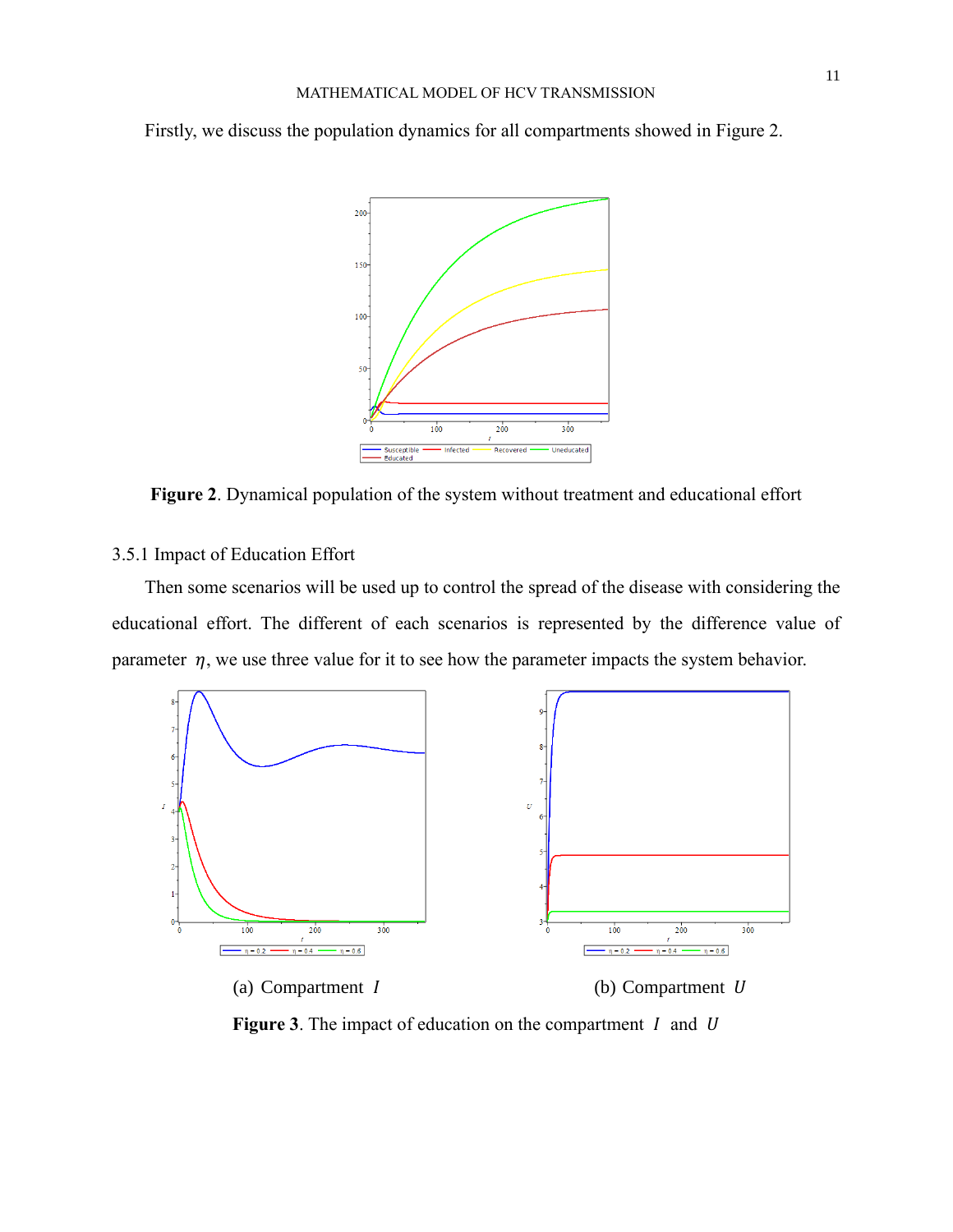

**Figure 4.** The impact of education on the compartment  $S$  and  $E$ 

Based on the Figure 3 and Figure 4, it is clear that various number of  $\eta$  on the third case give the different impact to the system. The simulation shows that higher value of  $\eta$  can be more suppress the infected and uneducated injector population significantly, despite we can see that on the susceptible and educated injector the different level on  $\eta$  is not significant to increase the number. Generally, we can conclude that the difference level on  $\eta$  give the different impact to the system. In this case, the higher value of  $\eta$  give the higher impact on the system.

# 3.5.2 Impact of Optimal Control

Respective to the objective function on (17), our aim is to minimize the number of infected population, uneducated injector population, treatment effort, and educational effort given. Optimal function graph is shown in following figure



**Figure 5**. Control Function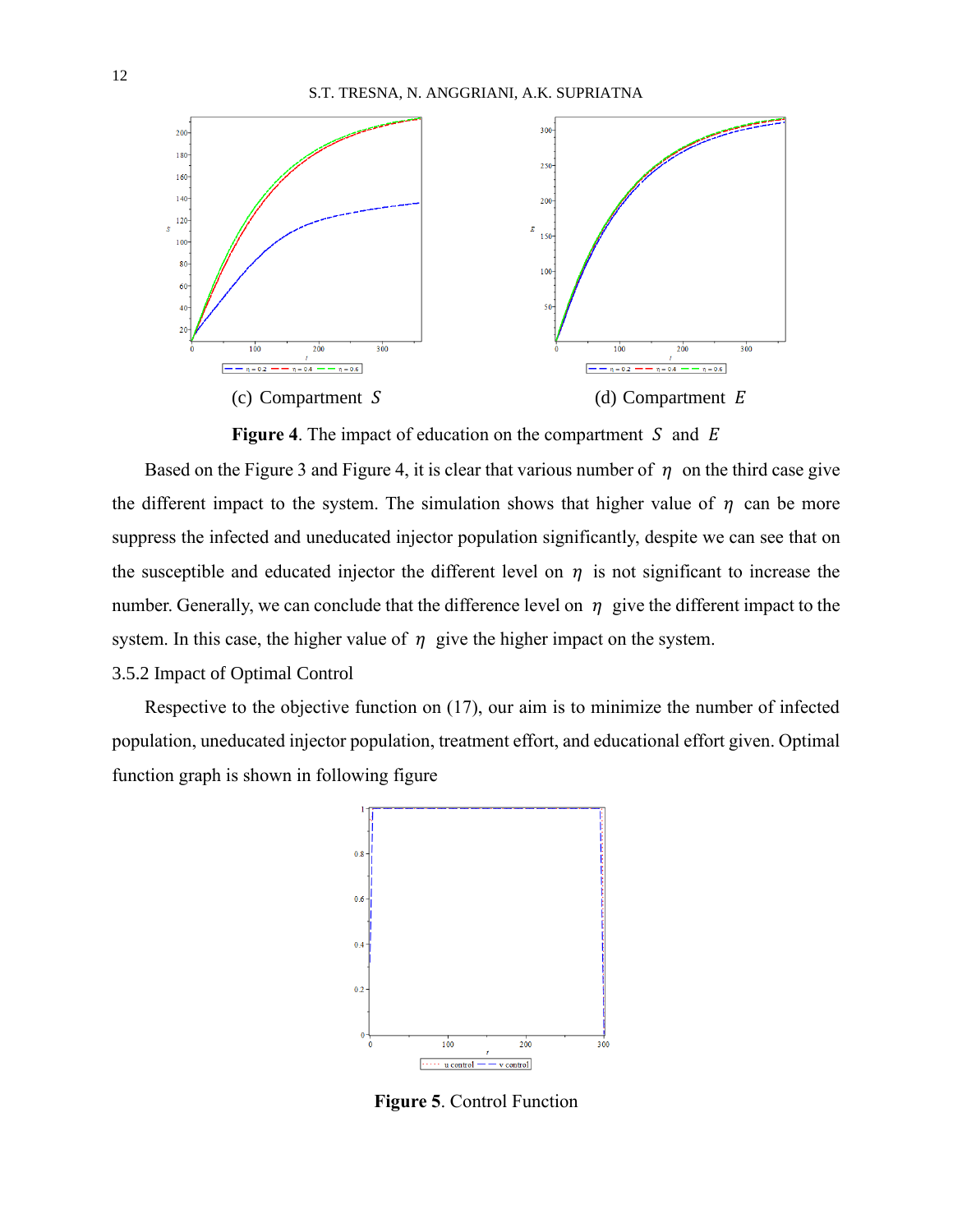

**Figure 6.** The impact of control on the compartment  $I$  and  $U$ 



**Figure 7.** The impact of control on the compartment  $S$  and  $E$ 

Based on Figure 6, the system with optimal control shows that it is success to suppress the infected and uneducated injector population. While on Figure 7, optimal control give the impact to the system as we see that the number of susceptible and educated injector population increase. It means that the optimal control success to reach the aim of objective function which to minimization the population of infected and uneducated injector with respective to cost of control.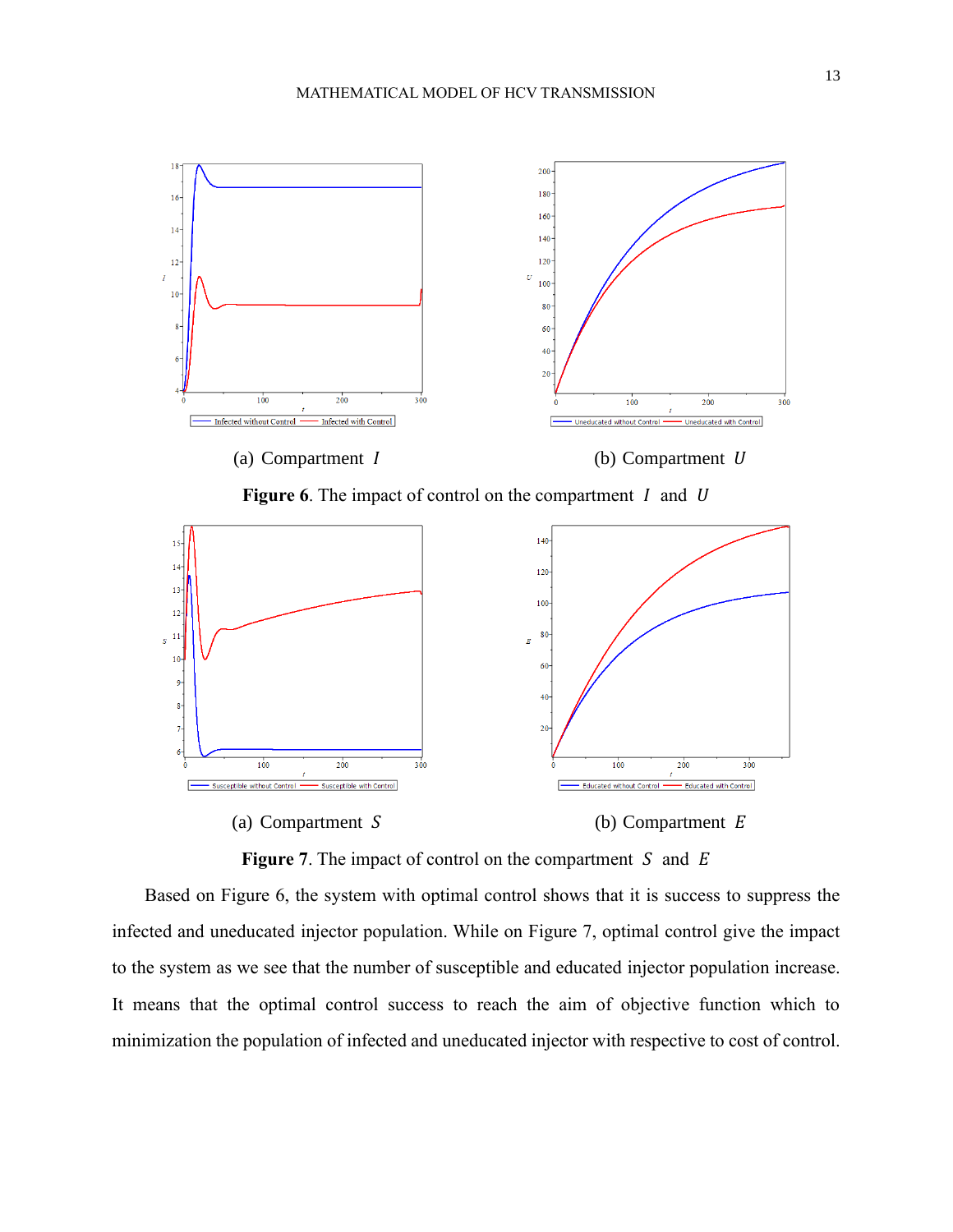#### 3.5.3 Sensitivity Analysis

In this section, we show the analysis of sensitivity for the HCV transmission model through the combination of Latin Hypercube Sampling (LHS) with using 5000 samples and Partial Rank Correlation Coefficient (PRCC). Then, we operate the infection and uneducated injector, and the result is

Figure 8.a shows that the most dominant parameter  $r$ . The  $r$  parameter a has negative relationship, it represents that when the  $r$  value increases, then the total of infected population decreases. The other parameters such as  $\mu_H$  and  $\zeta$  significantly effect the number of infected population but it all decreases over the time.

Figure 8.b shows that the most dominant parameter  $\lambda_1$  and  $\eta$ . The  $\lambda_1$  parameter has a positive relationship, it means that if  $\lambda_1$  increases, then the total of uneducated injector population increases. But the negative relationship of  $\eta$  parameter, it represents that when the value  $r$ increase, the total of infected population decreases.



(a) Analysis on  $I$  Compartment (b) Analysis on  $U$  Compartment

**Figure 8**. Sensitivity Analysis on Each Compartment

# **4. CONCLUSION**

In this paper, we propose to develop a mathematical model for the HCV transmission with treatment and educational effort. Analysis result on the model shows that non-endemic equilibrium point is asymptotically stable if  $\Re_0 < 1$  and endemic equilibrium point is asymptotically stable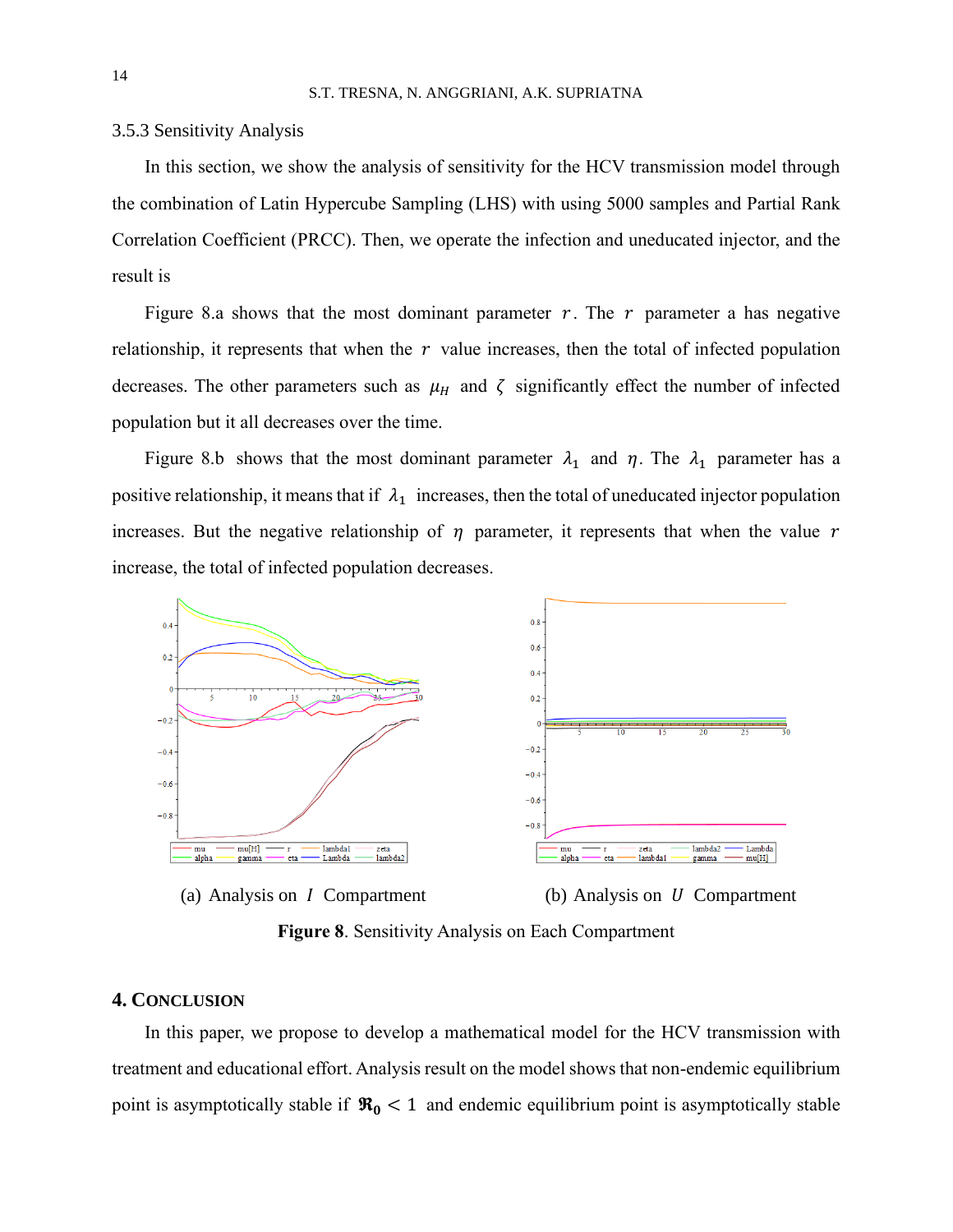if  $\mathcal{R}_0 > 1$ . Through the theory of optimal control and Pontryagin maximum principle, the optimal conditions of the HCV transmission model obtained. The numerical simulation shows that the intervention with respect to the control has impact on suppressing the number of infected and uneducated injector, then increase the recovered and educated injector at the same time. By sensitivity analysis, we show that there are some parameters has the most influence on the model of each compartment, such as  $r$  on the  $I$  compartment and  $\lambda_1$ ,  $\eta$  on the  $U$  compartment.

### **ACKNOWLEDGMENTS**

The author acknowledges funding from Ministry of Education, Culture, Research, and Technology of Indonesia through Penelitian Dasar 2019-2021.

# **CONFLICT OF INTERESTS**

The authors declare that there is no conflict of interests.

#### **REFERENCES**

- [1] A. Miao, T. Zhang, J. Zhang, C. Wang, Dynamics of a stochastic SIR model with both horizontal and vertical transmission, J. Appl. Anal. Comput. 8 (2018), 1108-1121. https://doi.org/10.11948/2018.1108.
- [2] D. Tahir, A.A. Lashari, K.O. Okosun, Analysis of a model for hepatitis C virus transmission that includes the effects of vaccination with waning immunity, ArXiv:1712.08548. (2017). http://arxiv.org/abs/1712.08548.
- [3] F. Laporte, G. Tap, A. Jaafar, K. Saune-Sandres, N. Kamar, L. Rostaing, J. Izopet, Mathematical modeling of hepatitis C virus transmission in hemodialysis, Amer. J. Infect. Control. 37 (2009) 403–407. https://doi.org/10.1016/j.ajic.2008.05.013.
- [4] K. Razali, H.H. Thein, J. Bell, et al. Modelling the hepatitis C virus epidemic in Australia, Drug Alcohol Dependence. 91 (2007), 228–235. https://doi.org/10.1016/j.drugalcdep.2007.05.026.
- [5] L. Liu, D. Jiang, T. Hayat, B. Ahmad, Dynamics of a hepatitis B model with saturated incidence, Acta Mathematica Scientia. 38 (2018), 1731–1750. https://doi.org/10.1016/S0252-9602(18)30842-7.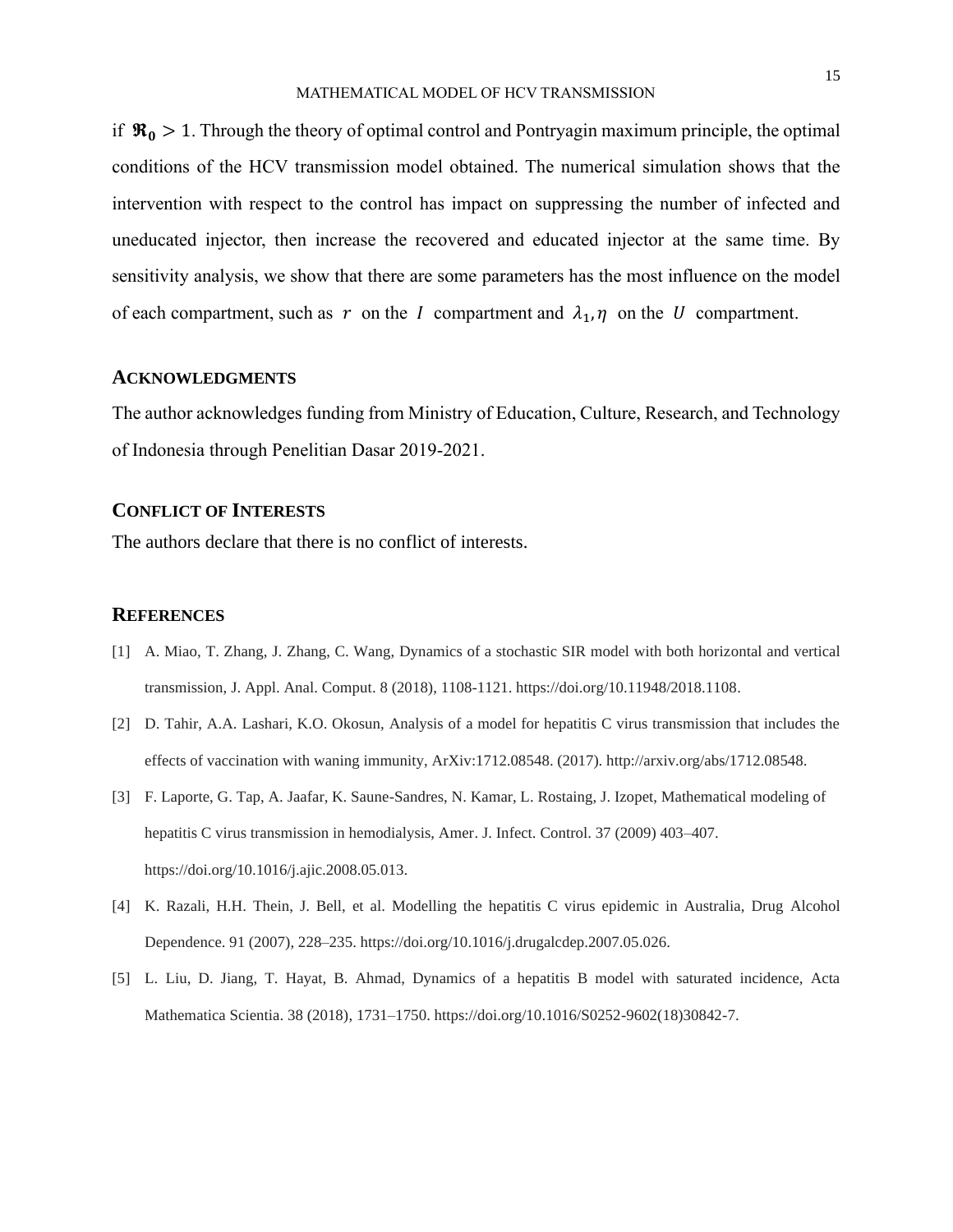- [6] M.D. McKay, Latin hypercube sampling as a tool in uncertainty analysis of computer models, in: Proceedings of the 24th Conference on Winter Simulation - WSC '92, ACM Press, Arlington, Virginia, United States, 1992: pp. 557–564. https://doi.org/10.1145/167293.167637.
- [7] M.D. Miller-Dickson, V.A. Meszaros, S. Almagro-Moreno, C. Brandon Ogbunugafor, Hepatitis C virus modelled as an indirectly transmitted infection highlights the centrality of injection drug equipment in disease dynamics, J. R. Soc. Interface. 16 (2019), 20190334. https://doi.org/10.1098/rsif.2019.0334.
- [8] O. Diekmann, J.A.P. Heesterbeek, M.G. Roberts, The construction of next-generation matrices for compartmental epidemic models, J. R. Soc. Interface. 7 (2010), 873–885. https://doi.org/10.1098/rsif.2009.0386.
- [9] P. van den Driessche, J. Watmough, Reproduction numbers and sub-threshold endemic equilibria for compartmental models of disease transmission, Math. Biosci. 180 (2002), 29–48. https://doi.org/10.1016/S0025- 5564(02)00108-6.
- [10] R. Shi, Y. Cui, Global analysis of a mathematical model for Hepatitis C virus transmissions, Virus Res. 217 (2016), 8–17. https://doi.org/10.1016/j.virusres.2016.02.006.
- [11] S. Lenhart, H.R. Joshi, F. Agusto, S. Hota, Optimal control and stability analysis of an epidemic model with education campaign and treatment, in: Dynamical Systems and Differential Equations, AIMS Proceedings 2015 Proceedings of the 10th AIMS International Conference (Madrid, Spain), American Institute of Mathematical Sciences, 2015: pp. 621–634. https://doi.org/10.3934/proc.2015.0621.
- [12] S. Lenhart, J.T. Workman, Optimal control applied to biological models, Chapman and Hall/CRC, New York, (2007).
- [13] S. Marino, I.B. Hogue, C.J. Ray, D.E. Kirschner, A methodology for performing global uncertainty and sensitivity analysis in systems biology, J. Theor. Biol. 254 (2008), 178–196. https://doi.org/10.1016/j.jtbi.2008.04.011.
- [14] S. Mushayabasa, Dynamics of HCV in the presence of optimal bleaching, Differ. Equ. Dyn. Syst. 25 (2017), 101–116. https://doi.org/10.1007/s12591-015-0272-8.
- [15] S. Ullah, M.A. Khan, J.F. Gómez-Aguilar, Mathematical formulation of hepatitis B virus with optimal control analysis, Optim. Control Appl. Meth. 40 (2019), 529-544. https://doi.org/10.1002/oca.2493.